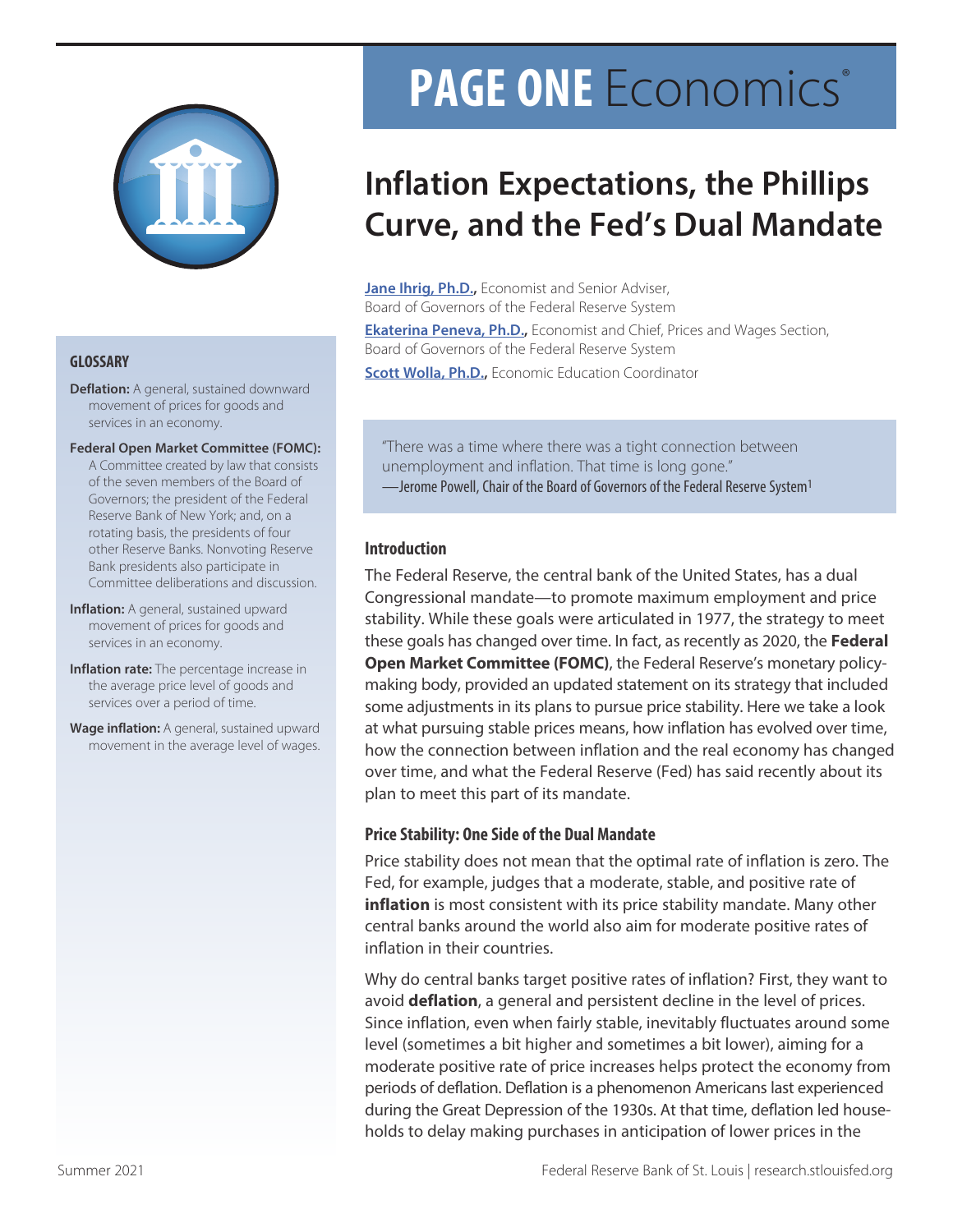future, and this action put pressure on producers to cut wages or jobs or both. These deflationary factors put severe strains on the economy and are a key reason the Fed aims for a positive rate of inflation.

Another reason central banks aim for positive rates of inflation is to help them conduct monetary policy effectively. When inflation is very low, interest rates also tend to be very low, even in good times. When an economy weakens, perhaps goes into a recession, a central bank will normally reduce interest rates to encourage spending and investment by households and businesses. But if interest rates are already very low going into the recession, the central bank does not have much room to reduce interest rates to help stimulate the economy. Though central banks have other tools to help with monetary policy, the raising and lowering of interest rates is a known and somewhat precise tool that has been used for decades.

Price stability does not mean any positive rate of inflation. As we just noted, inflation that is too low is close to deflation and may not allow a central bank to support a weakening economy. Conversely, inflation that is too high means that the purchasing power of the dollar erodes very quickly, which disproportionately affects lower-income families and older citizens on fixed incomes. Furthermore, both deflation and too-high inflation can lead to uncertainty and to spending and saving decisions that do not support the best economic outcomes. Reflecting these tradeoffs, central banks have chosen target levels or target ranges for moderate and stable rates of inflation; this way, households and businesses can make informed saving and investment decisions without worrying about the possibility of sustained deflation or sustained high inflation.

In the United States, the FOMC aims for 2 percent inflation over time. In the FOMC's judgement, 2 percent provides a healthy compromise—high enough to provide a meaningful buffer from deflation while minimizing the distortions that arise from high inflation.

#### **Inflation Data**

So how do we go about measuring inflation? The overall inflation rate is measured as the rate of increase in the average price level of a broad group of goods and services (called a "market basket"). As such, the reported

**inflation rate** will be a function of the specific goods and services that are included in the market basket. So it follows that including a different set of goods and services in the market basket will result in a different overall inflation rate. Probably the most often-discussed inflation measure in the United States is one based on the consumer price index (CPI). The CPI is widely used as a cost-ofliving index to adjust Social Security and other payments. A second measure that is frequently watched is the personal consumption expenditures price index (PCEPI). In January 2012, when the FOMC announced for the first time a numeric inflation objective, it specified a 2 percent inflation target for the PCEPI as the inflation rate most consistent with its Congressional mandate of price stability and maximum employment. The FOMC chose the PCEPI over the CPI, in part, because it includes a broader set of goods and services in its market basket and is believed to better capture changes in consumer behavior.

As seen in Figure 1, the CPI and PCEPI inflation rates move up and down together. During the period known as the Great Inflation (1965-82), both inflation measures increased sharply. Since this period, the rate of inflation has been more moderate. Though similar, the two estimates differ slightly. Over the past 20 years, CPI inflation averaged 2.0 percent, while PCEPI inflation averaged 1.8 percent—a 0.2 percentage point difference. Some reasons the rates differ include somewhat different baskets of goods and services, different prices for some items, and different weights used to aggregate the items.

### **The Phillips Curve: The Changing Relationship Between Inflation and Employment**

A key to understanding the Fed's dual mandate is considering how inflation relates to economic activity. One frequently mentioned link is the tradeoff between inflation and unemployment. In the late 1950s, William Phillips documented a negative relationship between **wage inflation** and unemployment in the United Kingdom, as illustrated in Figure 2. The bottom right of the curve captures data from a weak economy—when unemployment is high and wage inflation is low. This is most likely to occur during a recession. Here, resources such as labor are underutilized; you might say there is "slack" in the economy. In this situation, many workers are looking for jobs, and companies do not have incentives to raise wages much (if at all) to attract or keep workers. Conversely, the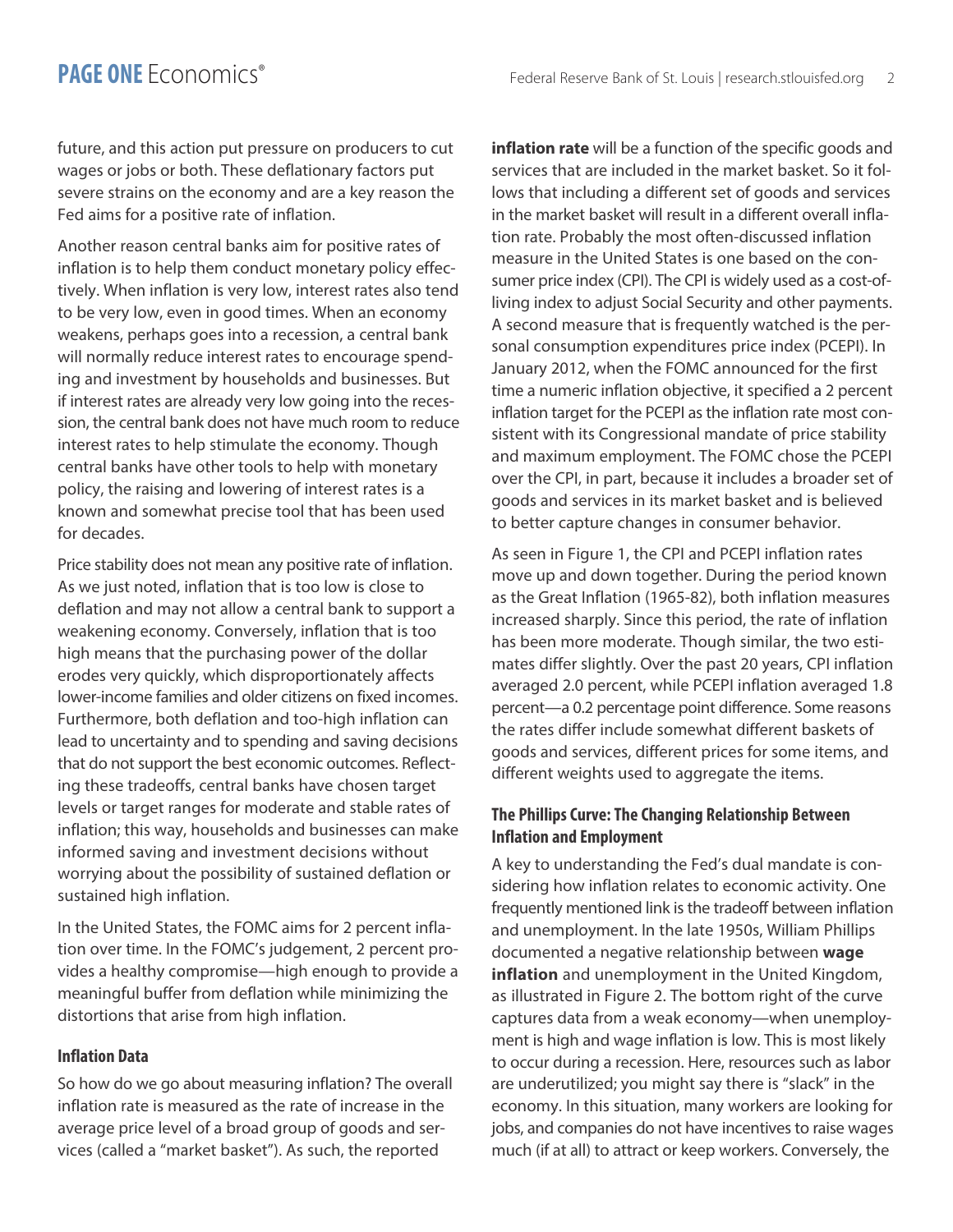#### Figure 1 **Measures of U.S. Inflation**



NOTE: The green line at 2 percent starts at January 2012, reflecting when the FOMC began aiming for 2 percent PCEPI inflation over the longer run. SOURCE: FRED®, Federal Reserve Bank of St. Louis; <https://fred.stlouisfed.org/graph/?g=AIo2>.

top left of the curve—where wage inflation is high and unemployment is low—reflects an economy that is running hot, perhaps having been expanding for a number of years. Here the labor market may be considered tight, with most people having jobs. In such an economy, firms looking for more workers must compete with each other by significantly boosting wages or offering better benefits to lure them from other opportunities. This is a situation where unemployment is low and wage inflation is high.

Since labor costs represent about two-thirds of firms' total cost of production, they are very important for firms' pricing decisions. By the mid-1960s, economists Paul Samuelson and Robert Solow had noted a similar relationship in the United States between price inflation and unemployment that we now typically refer to as the traditional "price Phillips curve" or simply the "Phillips curve." As seen in Figure 3A, U.S. data from the 1960s illustrate the standard price inflation-unemployment curve well. Thus, the Phillips curve captured a tradeoff that policymakers considered when setting monetary policy: They could pursue an economy with lower unemployment if they were willing to accept higher inflation. Conversely, if policymakers wanted to pursue lower inflation, they would have to accept higher unemployment and lower economic activity.

#### Figure 2 **The Traditional Phillips Curve**



SOURCE: Federal Reserve Bank of St. Louis; [https://www.stlouisfed.org/open](https://www.stlouisfed.org/open-vault/2020/january/what-is-phillips-curve-why-flattened)[vault/2020/january/what-is-phillips-curve-why-flattened](https://www.stlouisfed.org/open-vault/2020/january/what-is-phillips-curve-why-flattened).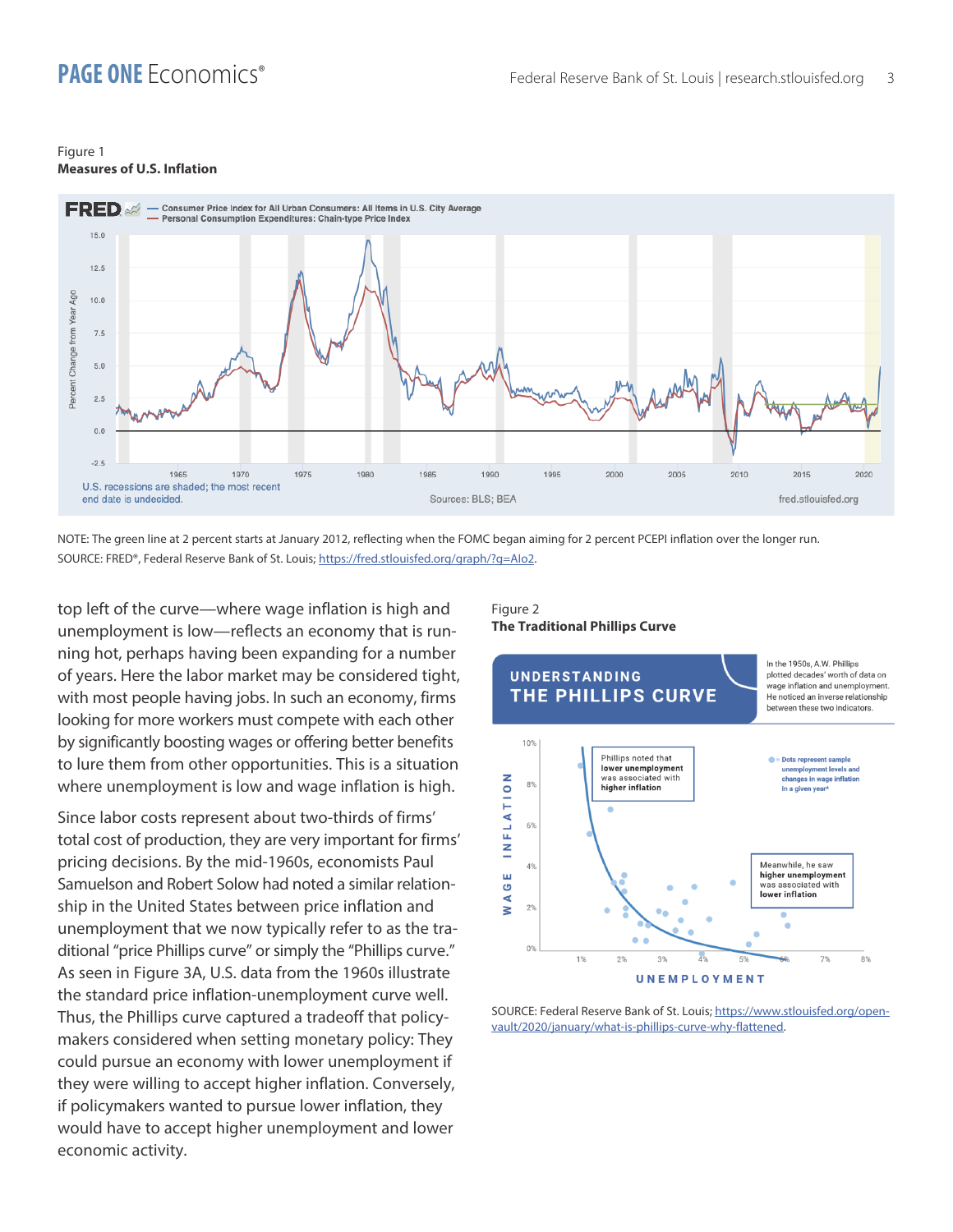#### Figure 3 **Inflation and Unemployment**

#### **A. Phillips curve, 1960s**



#### **B. Phillips curve, 2000s**



SOURCE: FRED®, Federal Reserve Bank of St. Louis; [https://fred.stlouisfed.org/](https://fred.stlouisfed.org/graph/?g=BvuJ) [graph/?g=BvuJ](https://fred.stlouisfed.org/graph/?g=BvuJ) (panel A);<https://fred.stlouisfed.org/graph/?g=BvsW>(panel B).

However, this tradeoff has weakened. As recently noted by Fed Chair Powell, "Inflation has been much lower and more stable over the past three decades than in earlier times."2 This fact has occurred despite big fluctuations in unemployment. As shown in Figure 3B, over the past 20 years, there has not been a strong relationship between inflation and unemployment. This evidence has led economists to say that the Phillips curve has flattened. Policymakers recognize this flat Phillips curve, which allows them to pursue lower unemployment without having to

#### **Inflation Expectations**

Inflation expectations are just what they sound like—expectations that households and businesses have about future inflation. Inflation expectations are important because they influence peoples' decisionmaking today, which then impacts future inflation. For example, if a firm expects 2 percent inflation this year and going forward, it will feel comfortable raising the price of its products by about 2 percent, be willing to increase the wages of its workers by about 2 percent to compensate for higher prices (all else equal), and contemplate investment and hiring decisions based on these expectations. Consumers will anticipate prices and wages to increase by about 2 percent and will make their spending and savings decisions accordingly. And if households and businesses expect 2 percent inflation, and make decisions based on those expectations, their actions contribute to the realization of a 2 percent inflation. With these situations in mind, the FOMC has stated that it aims to "anchor" inflation expectations at its 2 percent longer-run inflation goal. That way, the Fed's monetary policies and the expectations of households and firms can reinforce each other.

The Fed monitors inflation expectations using data from a wide variety of surveys and from financial instruments. These data differ along several key dimensions, including the horizon of the expectation and the associated measure of inflation. Recently, economists at the Fed constructed an index of common inflation expectations using 21 of these measures. The index captures the general trajectory of many of the long-horizon inflation expectation indicators.

NOTE: A summary of the index of common inflation expectations is found here: [https://www.federalreserve.gov/econres/notes/](https://www.federalreserve.gov/econres/notes/feds-notes/index-of-common-inflation-expectations-20200902.htm) [feds-notes/index-of-common-inflation-expectations-20200902.](https://www.federalreserve.gov/econres/notes/feds-notes/index-of-common-inflation-expectations-20200902.htm) [htm.](https://www.federalreserve.gov/econres/notes/feds-notes/index-of-common-inflation-expectations-20200902.htm) Updates can be found here: [https://www.federalreserve.](https://www.federalreserve.gov/econres/notes/feds-notes/index-of-common-inflation-expectations-accessible-20200902.htm) [gov/econres/notes/feds-notes/index-of-common-inflation-ex](https://www.federalreserve.gov/econres/notes/feds-notes/index-of-common-inflation-expectations-accessible-20200902.htm)[pectations-accessible-20200902.htm.](https://www.federalreserve.gov/econres/notes/feds-notes/index-of-common-inflation-expectations-accessible-20200902.htm)

accept higher inflation. That is, the long-standing presumption that monetary policy should be tightened as unemployment falls to low levels to head off high inflation is no longer how policymakers necessarily think and act. Today, policymakers are willing to allow employment to expand as long as inflation expectations are anchored around the FOMC's 2 percent target.<sup>3</sup> (See boxed insert, "Inflation Expectations.") In light of these issues, the Fed has adjusted its strategy for achieving price stability.

#### **Fed's Actions To Achieve Stable Prices**

Each year the FOMC releases a [Statement on Longer-Run](https://www.federalreserve.gov/monetarypolicy/review-of-monetary-policy-strategy-tools-and-communications-statement-on-longer-run-goals-monetary-policy-strategy.htm)  [Goals and Monetary Policy Strategy](https://www.federalreserve.gov/monetarypolicy/review-of-monetary-policy-strategy-tools-and-communications-statement-on-longer-run-goals-monetary-policy-strategy.htm). This statement is intended to help the public understand how the Committee aims to achieve its Congressional mandate of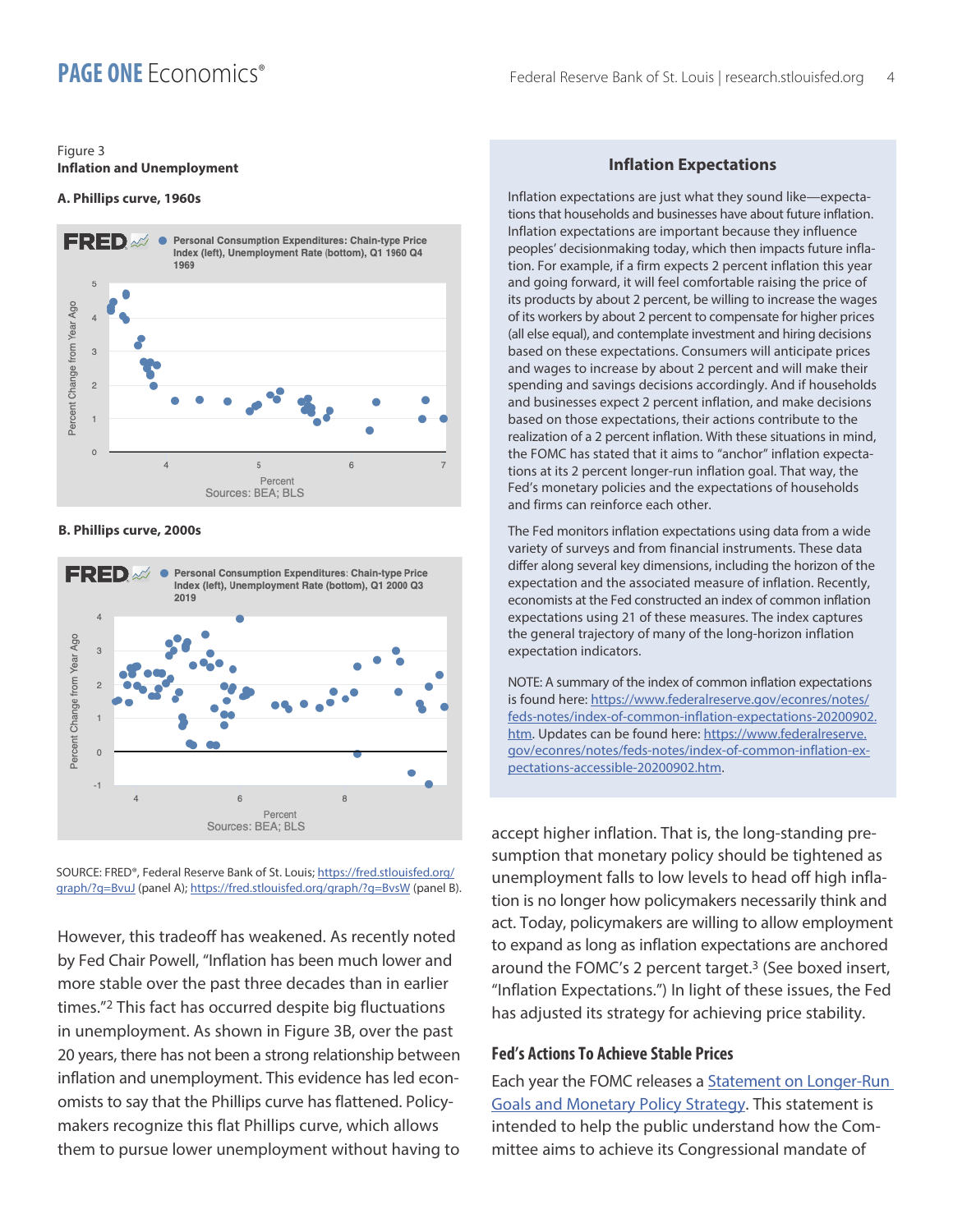price stability and maximum employment. Three important points regarding price stability in the statement include the following:

- The Committee's longer-run goal for inflation, as measured by the annual change in the PCEPI, is 2 percent.
- Longer-term inflation expectations that are well anchored at 2 percent are desired to achieve the Committee's Congressional mandate of maximum employment and price stability.
- To anchor longer-term inflation expectations at 2 percent, the FOMC will seek to achieve inflation that averages 2 percent over time.

The first of these points reiterates to the public that the explicit price measure the FOMC uses to measure inflation is the PCEPI and that it plans to achieve inflation that averages 2 percent over time. The second point is not only that the FOMC cares about current inflation, but also that the public has expectations for inflation consistent with the FOMC's 2 percent inflation goal. The FOMC believes that inflation expectations *anchored* at 2 percent will help it achieve its dual mandate. Finally, given that inflation tends to move up and down over time, in 2020 the FOMC adjusted its statement on longer-run goals to emphasize that it's looking for inflation that averages 2 percent over time. The Committee believes that "by seeking inflation that averages 2 percent over time this will help ensure longer-run inflation expectations do not drift down and remain well anchored at 2 percent."4 This approach has been referred to as a *flexible average inflation target* (FAIT) policy. FAIT means the inflation goal is symmetric around 2 percent, which means that sometimes inflation may be a bit above 2 percent and at other times may be a bit below 2 percent; but, on average, it should be 2 percent.

#### **Going Forward**

After running persistently below 2 percent for nearly a decade, inflation moved up above 2 percent in the first half of 2021. In response, the FOMC stated that it believed

#### **What Is "Transitory" Inflation?**

Monetary policymakers have a mandate to promote price stability in the economy, which the FOMC defines as inflation that averages 2 percent over time. This definition means the Fed won't react to every bump or dip in inflation. Rather, the Fed wants to see if a given change in the price level signals transitory or persistently higher or lower future inflation. Transitory inflation is a short-lived, or temporary, increase in inflation with the expectation that inflation will return to a lower level not too far in the future. This might occur for a couple of reasons. First, inflation is often measured as a 12-month change, so it's calculated as a percent change between two index number that are 12 months apart. If the price index fell 12 months ago, as it did in Spring 2020 when the COVID-19 outbreak halted many activities, the calculations a year later would show extra inflation because the level a year ago was temporarily low. This is what's often called base effects. Of course, that low level will "fall out" of the calculation window as time moves on. Hence, the higher inflation readings will be (all else equal) short-lived, not a sign of persistently high inflation. Another example is a bottleneck, which is a temporary blockage or restriction in the supply chain. Think of the supply chain disruptions that can result from an event like a storm or pandemic. These events might cause an increase in the prices of key goods and services that show up in the inflation numbers, but it will likely be shortlived as workers and businesses recover and adapt. The important point to remember is that the Fed intends to adjust the stance of monetary policy in response to persistently high or low inflation, especially inflation that moves inflation expectations away from 2 percent.

these price increases were reflecting transitory factors. (See boxed insert, "What Is 'Transitory' Inflation?") The FOMC also indicated that it is aiming to achieve inflation moderately above 2 percent for a bit of time so that inflation averages 2 percent over time, consistent with its FAIT policy. In addition, given that the Phillips curve is quite flat, there does not seem to be a strong "tradeoff" between raising inflation and overheating the labor market. This means that policymakers can aim for both further improvements in the labor market and moving inflation above 2 percent, so long as inflation expectations are consistent with the long-run 2 percent objective.  $\blacksquare$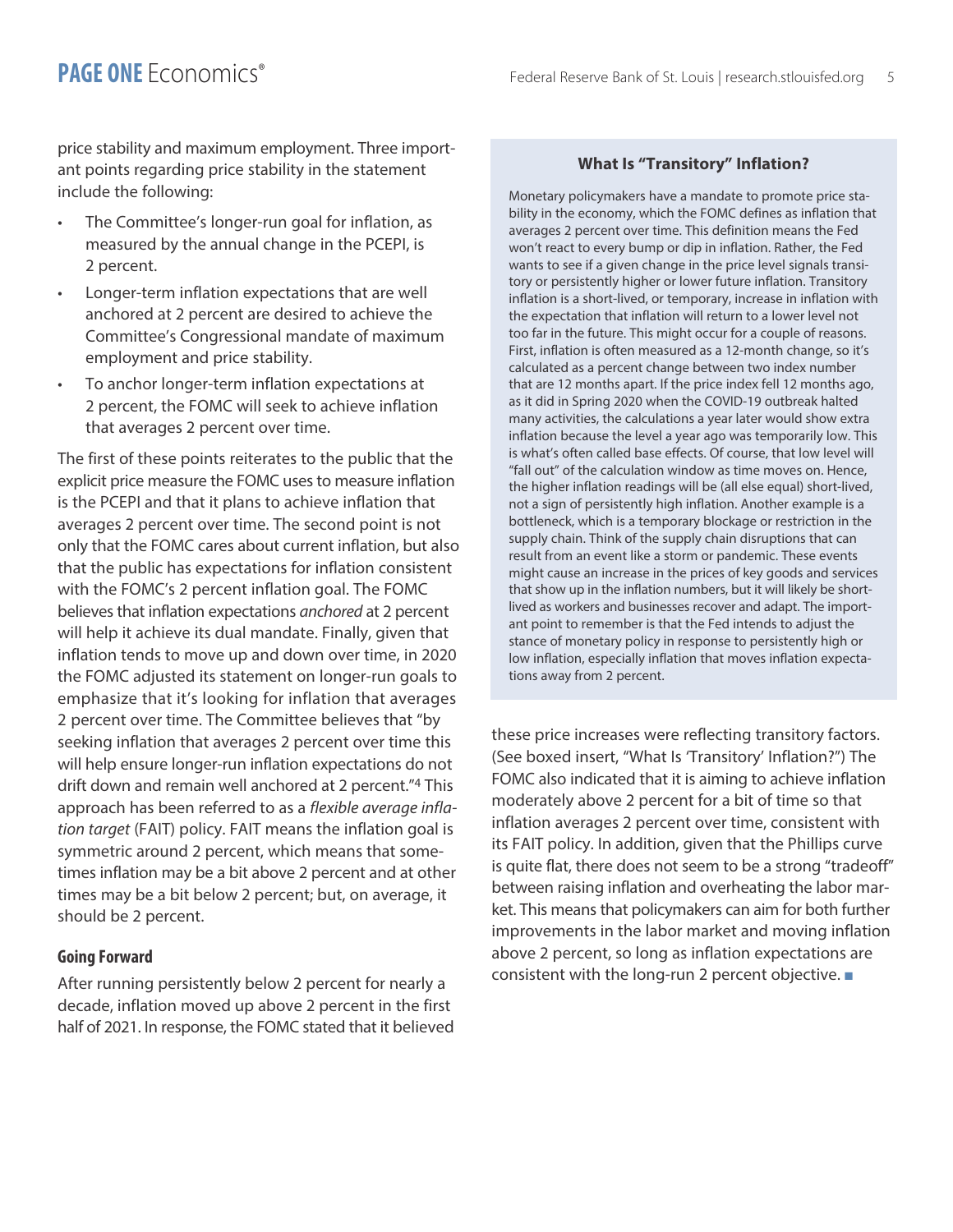#### **Notes**

1 See the transcript of Chair Powell's Press Conference, March 17, 2021; <https://www.federalreserve.gov/mediacenter/files/FOMCpresconf20210317.pdf>.

2 Powell, Jerome. "Getting Back to a Strong Labor Market," at the Economic Club of New York. Board of Governors of the Federal Reserve System, February 10, 2021; [https://www.federalreserve.gov/newsevents/speech/powell20210210a.htm,](https://www.federalreserve.gov/newsevents/speech/powell20210210a.htm) accessed March 9, 2021.

3 If households anticipate that policymakers are attempting to achieve persistently lower unemployment by being willing to accept potentially higher inflation, households may begin to expect higher inflation. In this case, they will build these expectations into wage and price decisions. This, in turn, will lead to higher inflation for any rate of unemployment. How this would actually play out in today's environment with the weakened tradeoff is uncertain, but this is an issue that policymakers must evaluate as they determine optimal policy.

4 Board of Governors of the Federal Reserve System. "Q&As: Has the Federal Reserve's inflation objective changed? Why is the Federal Reserve interested in achieving inflation that averages 2 percent over time?" [https://www.federalreserve.gov/monetarypolicy/review-of-monetary-poli](https://www.federalreserve.gov/monetarypolicy/review-of-monetary-policy-strategy-tools-and-communications-qas.htm#7)[cy-strategy-tools-and-communications-qas.htm#7,](https://www.federalreserve.gov/monetarypolicy/review-of-monetary-policy-strategy-tools-and-communications-qas.htm#7) accessed May 4, 2021.

Please visit our website and archives at http://research.stlouisfed.org/publications/page1-econ/ for more information and resources.

© 2020, Federal Reserve Bank of St. Louis. The views expressed are those of the author(s) and do not necessarily reflect official positions of the Federal Reserve Bank of St. Louis or the Federal Reserve System.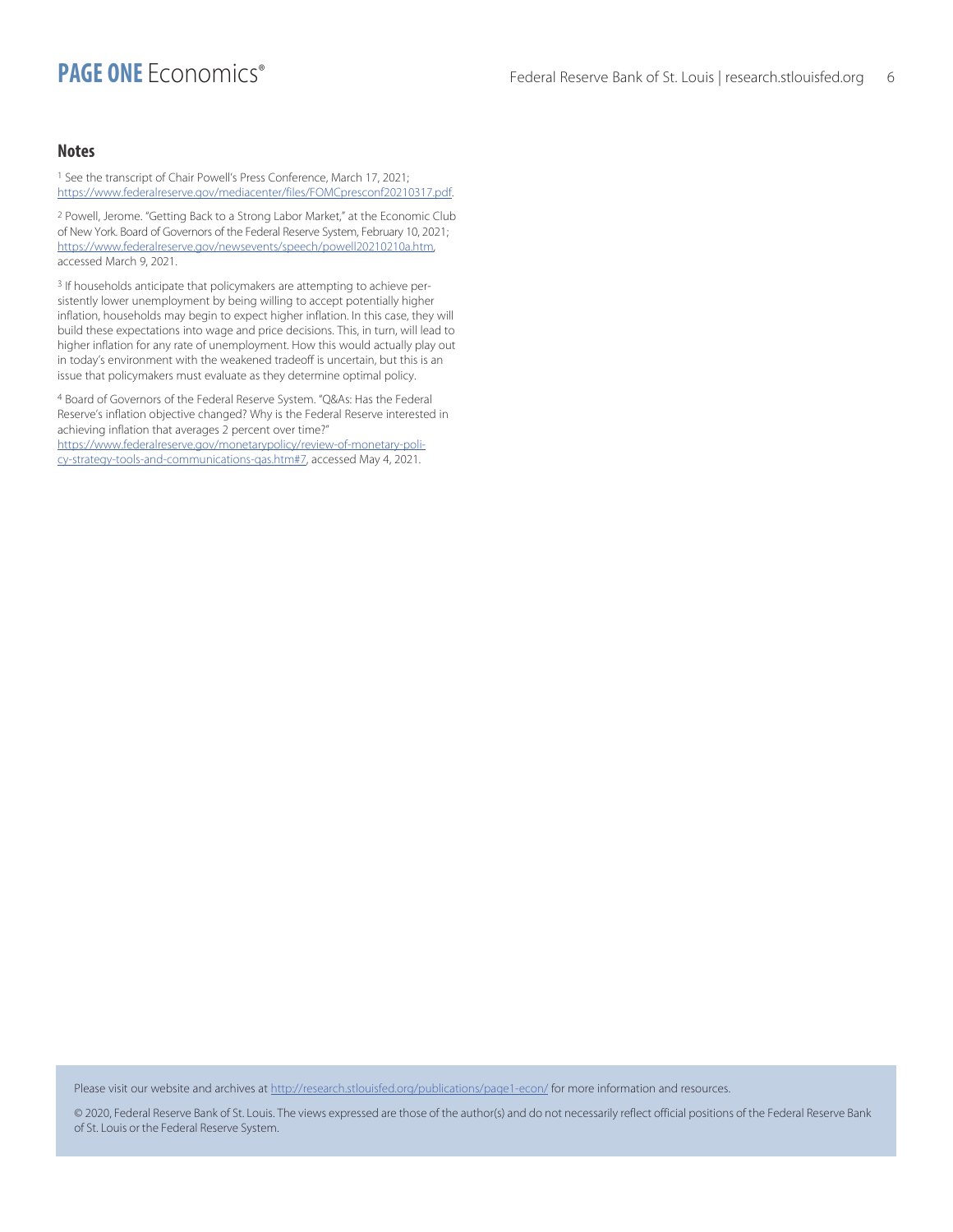Name **Name** 

#### Federal Reserve Bank of St. Louis *Page One Economics*®:

## **"Inflation Expectations, the Phillips Curve, and the Fed's Dual Mandate"**

## **After reading the article, answer the following questions:**

- 1. Deflation occurs
	- a. frequently; it occurs whenever the prices of some goods and services decrease.
	- b. rarely; the last time it occurred was during the Great Depression of the 1930s.
	- c. rarely; the last time it occurred was during World War II.
	- d. rarely; the last time it occurred was during the Civil War.
- 2. The Fed prefers to target a positive rate of inflation because
	- a. the Fed wants to keep inflation high to keep unemployment low.
	- b. the Fed keeps inflation high to benefit those with high debt.
	- c. the Fed target is flexible as long as the inflation rate is a positive number.
	- d. the Fed wants some inflation to provide a buffer from deflation.
- 3. Which measure of inflation does the FOMC specify as its inflation target?
	- a. Consumer price index (CPI)
	- b. Core consumer price index (core CPI)
	- c. Personal consumption expenditures price index (PCEPI)
	- d. GDP deflator
- 4. The Phillips curve shows the relationship between
	- a. inflation and unemployment.
	- b. inflation and economic growth.
	- c. unemployment and economic growth.
	- d. inflation and savings.
- 5. What "tradeoff" did policymakers infer from the U.S. Phillips curve that used data from the 1960s?
	- a. They could pursue an economy with lower unemployment if they were willing to accept lower inflation.
	- b. They could pursue faster economic growth rates if they were willing to accept higher unemployment.
	- c. They could pursue higher standards of living if they were willing to accept higher unemployment.
	- d. They could pursue an economy with lower unemployment if they were willing to accept higher inflation.